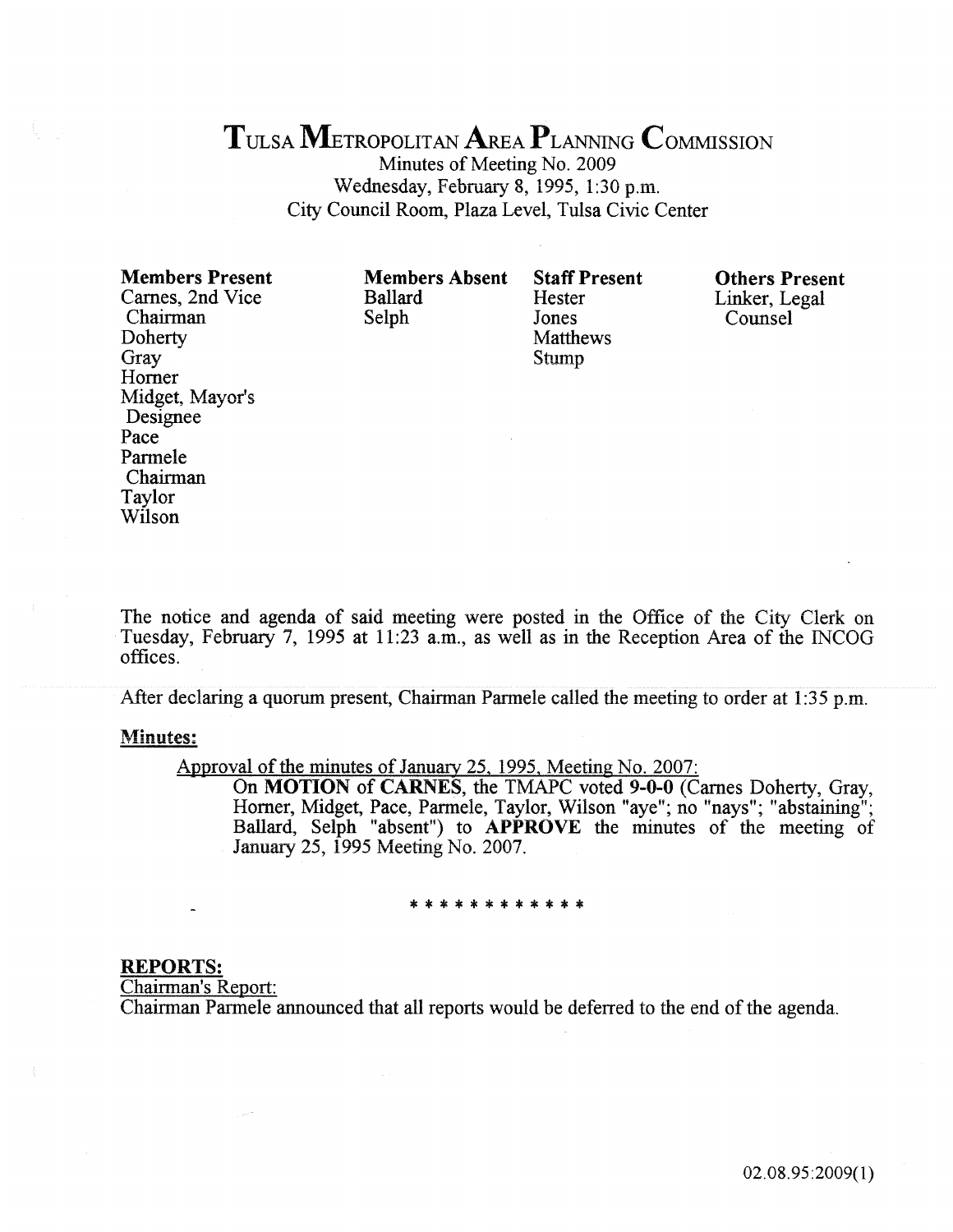# SUBDIVISIONS:

# FINAL APPROVAL AND RELEASE:

#### Hyde Park North (PUD-455)(383) (PD-18)(CD-7)

North of the northeast corner of East 71st Street South & South Yale Avenue.

#### Staff Comments

Mr. Jones announced that all release letters have been received and Staff recommends APPROVAL, subject to the Legal Department's fmal approval of wording on the Deed of Dedication Restrictive Covenants.

# TMAPC Action; 9 members present:

On MOTION of CARNES, the TMAPC voted 9-0-0 (Carnes, Doherty, Gray, Horner, Midget, Pace, Parmele, Taylor, Wilson "aye"; no "nays"; none "abstaining"; Ballard, Selph "absent") to APPROVE the FINAL PLAT of Hyde Park North and RELEASE same as having met all conditions of approval as recommended by Staff..

#### \* \* \* \* \* \* \* \* \* \*

33rd Self Storage (PUD-483)(3392) (PD-S)(CD-2)

Southwest comer of West 57th Street South & South 33rd West Avenue.

# Staff Comments

Mr. Jones announced that all release letters have been received and the Legal Department has approved revised wording; therefore, Staff recommends APPROVAL.

Responding to Ms. Pace's concerns, Mr. Jones informed that ali the PUD conditions have been included in the plat.

#### TMAPC Action; 9 members present:

On **MOTION** of **CARNES**, the TMAPC voted 9-0-0 (Carnes, Doherty, Gray, Horner, Midget, Pace, Parmele, Taylor, Wilson "aye"; no "nays"; none "abstaining"; Ballard, Selph "absent") to APPROVE the FINAL PLAT of 33rd Self Storage and RELEASE same as having met all conditions of approval as recommended by Staff.

#### \*\*\*\*\*\*\*\*\*\*\*\*

Committee Reports:

Budget and Work Program Committee

Ms. Wilson presented an update of the monthly training sessions for Planning Commissioners. Listed below are the topics and the months in which they will be presented.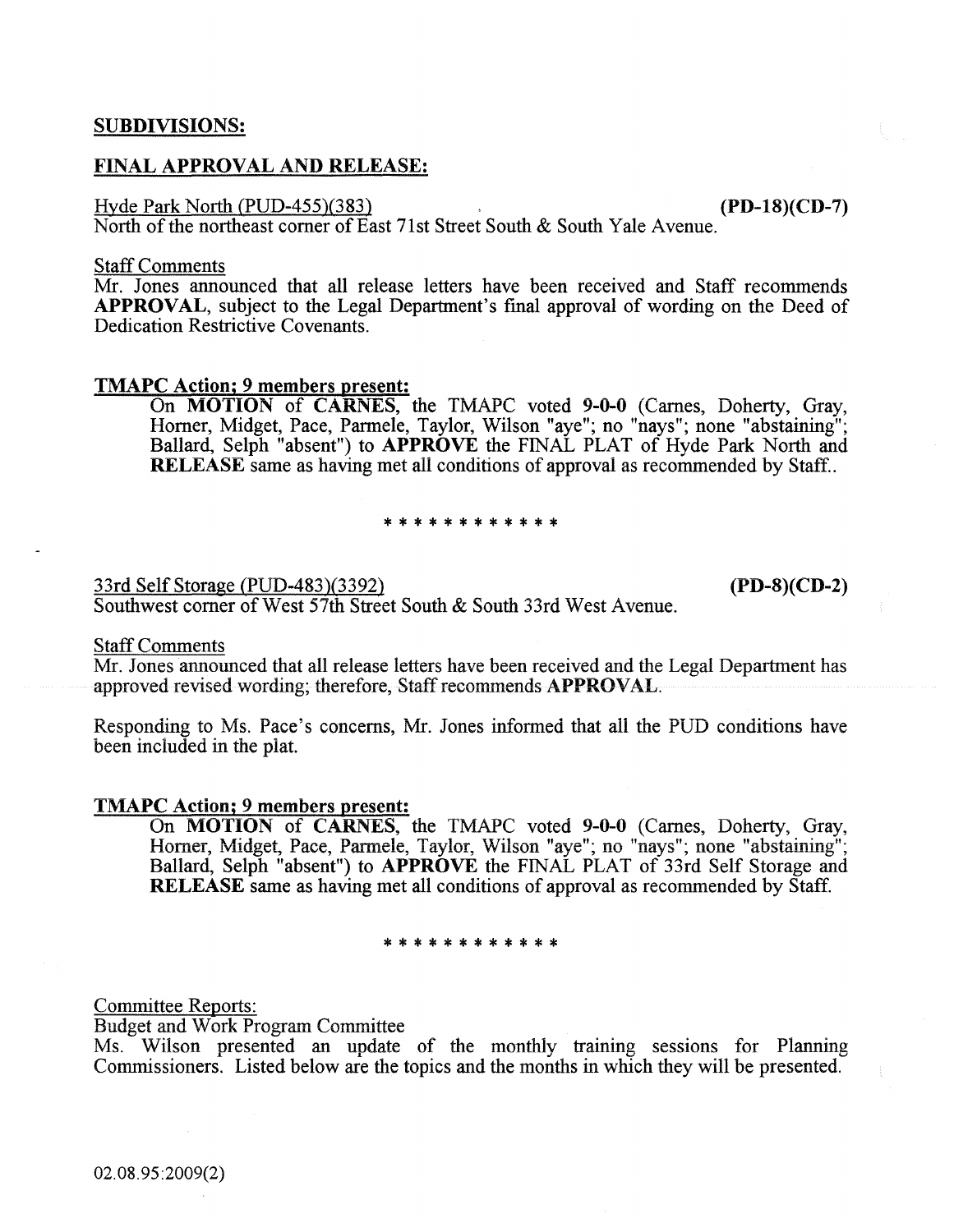| Topic                                                           | Month   |
|-----------------------------------------------------------------|---------|
| Statutory Authority for TMAPC; Title 11 & 19                    | March   |
| (Requested by Eddie Taylor)                                     |         |
| Use Units, Chapter 12 from the Zoning Code                      | April   |
| (Requested by Bobbie Gray)                                      |         |
| Historic Zoning or whether ex parte communication is a conflict | May     |
| (Requested by Fran Pace)                                        |         |
| Setback Requirements, Subdivision Regulations or Signs          | August  |
| (Requested by Dwain Midget)                                     |         |
| Density/Intensity Calculations or Development Guidelines        | October |
| (Requested by Jim Doherty)                                      |         |

Ms. Wilson requested that those Planning Commissioners who have not yet submitted topics do ~o, and informed that she will work with Mr. Gardner in scheduling these training sessions.

Ms. Matthews reported on available dates for the spring workshop to be held at the Helmerich Conference Center. After discussion, the Planning Commission agreed that May 2 would be the frrst preference, with April 25 being the second choice.

# Comprehensive Plan Committee

Review of City of Tulsa Capital Improvement Project {CIP) reguests- 1995; fmding that they are in accord with the Comprehensive Plan for the Tulsa Metropolitan Area.

Ms. Matthews announced that the Comprehensive Plan Committee met on February 1 and found the CIP requests to be in accord with the Comprehensive Plan.

## TMAPC Action; 9 members present:

On **MOTION** of **CARNES**, the TMAPC voted 8-0-1 (Carnes, Doherty, Gray, Horner, Pace, Parmele, Taylor, Wilson "aye"; no "nays"; Midget "abstaining"; Ballard, Selph "absent") to FIND the 1995 Capital Improvement Project Requests to be in conformance with the Comprehensive Plan.

#### \*\*\*\*\*\*\*\*\*\*\*\*

Rules and Regulations Committee Consider amendments to the TMAPC Rules of Procedure.

Mr. Doherty announced that the Rules and Regulations Committee met February 1 to consider additions to the TMAPC Rules of Procedure to codify practices of the past few years. He informed that the Rules and Regulations Committee recommended on a 4-1 vote **to add the items listed belo\•1.**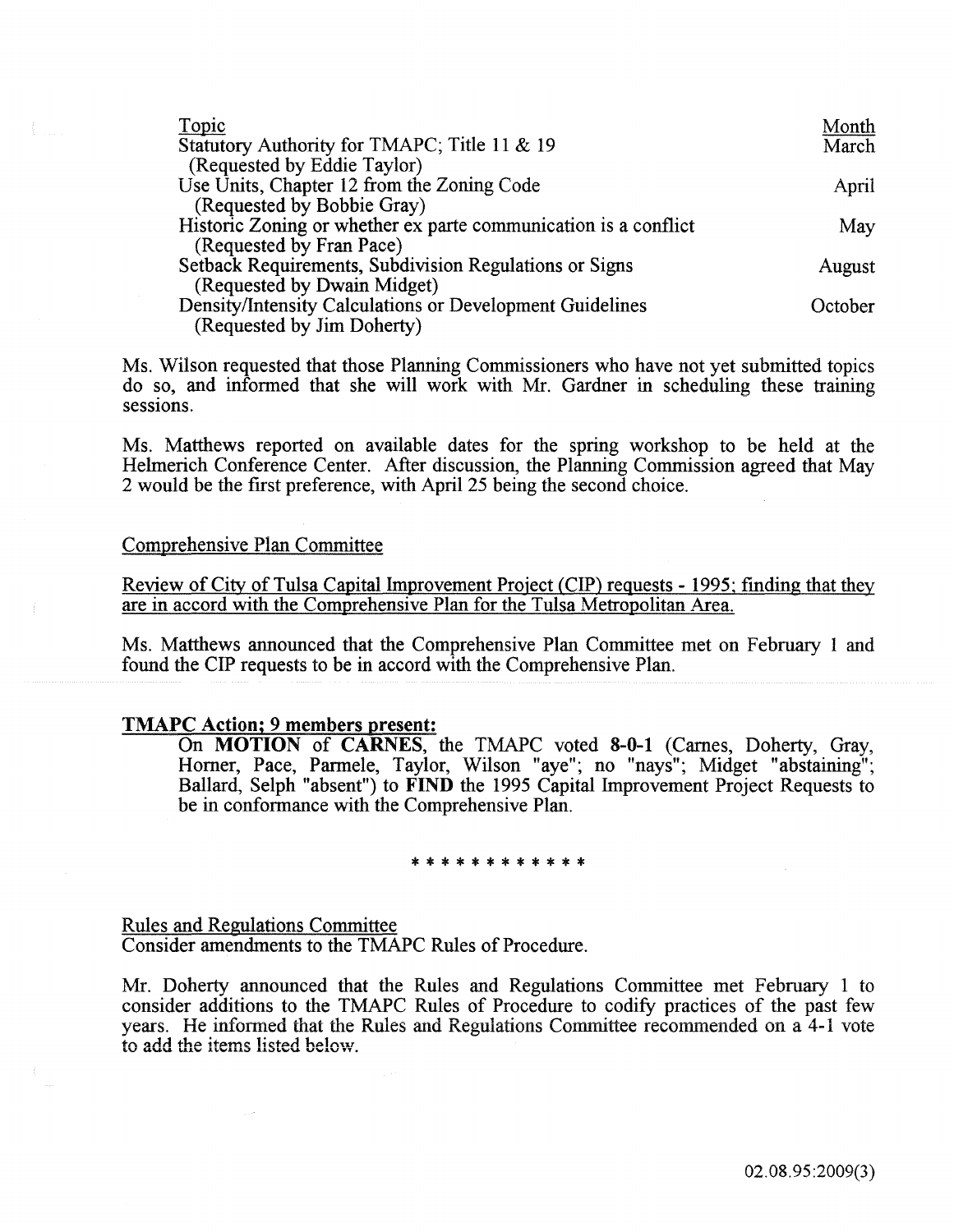# PROPOSED AMENDMENTS to the TMAPC RULES of PROCEDURE

Amend section I C. "Officers", 2. on page 2 of the Procedures to read as follows:

2. When present the Chairman shall officiate at all meetings of the Commission. The Chairman shall also appoint Commissioners to act as liaisons to District Planning Chairs, present or designate a representative to present TMAPC recommendations to the City Council and County Commission, establish a seating arrangement for Commissioners at TMAPC meetings and select Commissioners to receive training at out-of-state planning conferences.

Add the following sentence to the end of Section I E. "Committees" 1.:

The Chairman shall serve as an "ex officio" member of all standing committees.

Mr. Doherty made a motion to add the above-listed amendments to the TMAPC Rules of Procedure. Mr. Homer seconded the motion.

Ms. Wilson addressed the issue of a Planning Commission representative presenting TMAPC recommendations to the City Council and County Commission, noting that this tradition dates to the change of City government in 1990. She pointed out that the longer tradition is that Staff presented the information to City officials. Ms. Wilson declared that the Planning Commission does not need to advocate their position or have their position represented at the City Council. She reported on fmdings from three Boards, discovering that those Chairs do not make presentation to the City Council. Ms. Wilson expressed opposition to institutionalizing these rules. She also expressed opposition to seat assignments and She also expressed opposition to seat assignments and questioned how this could be enforced.

Mr. Midget also expressed opposition to assigned seating. He informed of attending an APA conference workshop where Planning Commissioners were encouraged to change seating and not institutionalize themselves in seating arrangements. Mr. Midget commented on the Chairman selecting Planning Commissioners to attend out-of-state planning conferences. He addressed tenure of the Chairman, noting that over the past ten years, Mr. Parmele served six years, with Mr. Doherty serving three years and Ms. Kemp serving one year. He informed that this denies other Planning Commissioners the opportunity to serve as Chair and direct the Commission. Mr. Midget believes that every one of the Planning Commissioners is competent to chair the TMAPC.

Regarding conference sessions, Mr. Doherty informed that the Rules and Regulations Committee suggested selecting an *alternate* when Commissioners could not attend. He explained that Staff wrote this language, and in the past funds were not sufficient for all Commissioners to attend the conference; however, presently every Commissioner is budgeted to be able to attend a conference. Mr. Doherty noted that when Commissioners are not able to attend, representatives from the Legal Department or Staff are selected to attend.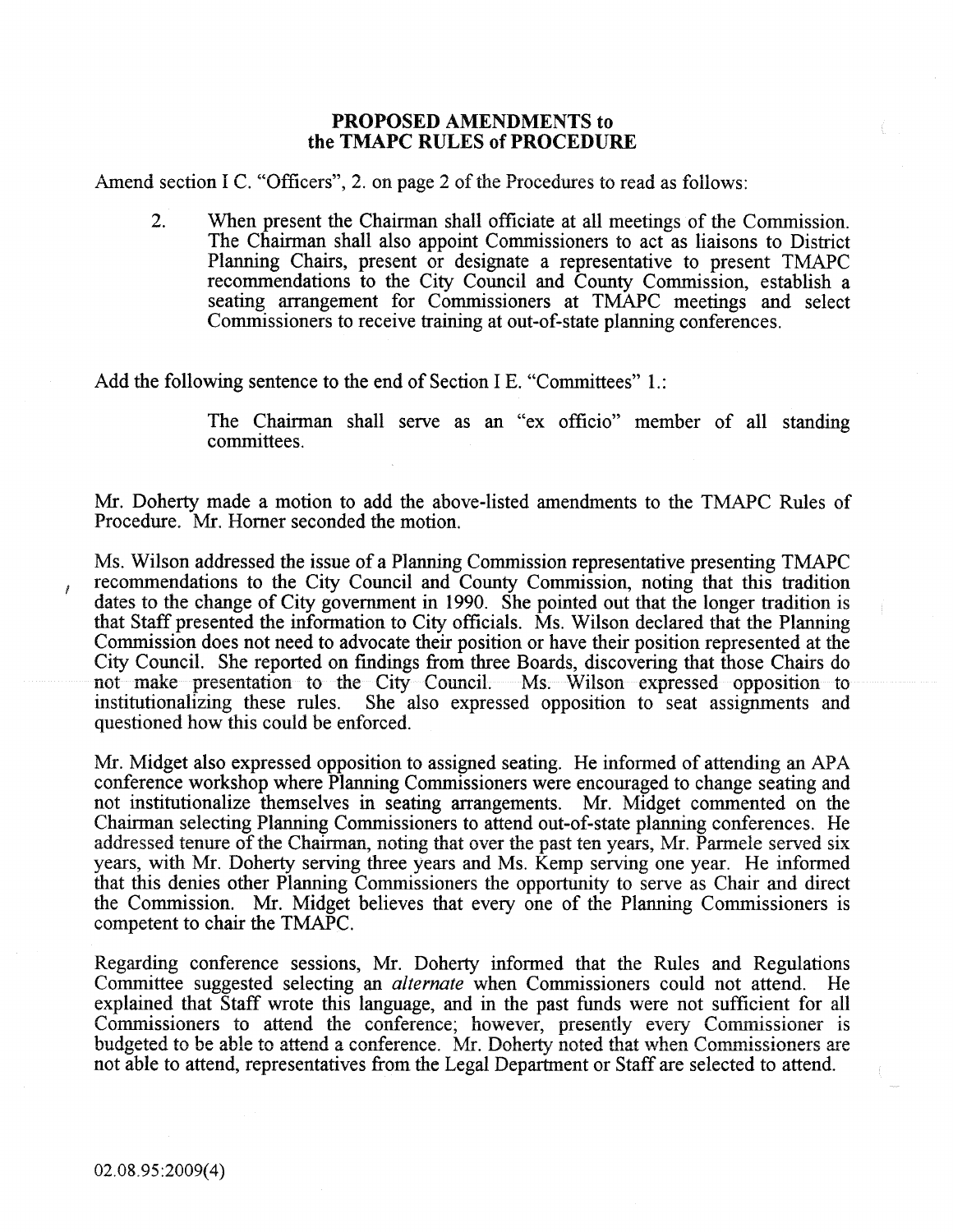Mr. Parmele explained that in the past there were not sufficient funds to send the entire Planning Commission, and in those instances the Chairman selected the newest Planning Commissioners to attend.

Ms. Pace was opposed to codifying the amendments. She was of the opinion that the subject duties would be best left to tradition. Ms. Pace questioned the Planning Commission's role in discussing beforehand changes in land use, and when communication with an applicant is ex parte, i.e., what is appropriate and what is not. She urged the Planning Commission to examine more carefully the role of the TMAPC liaison and the correct procedure to follow. Regarding seating, Ms. Pace believes it would benefit each Planning Commissioner to have a different perspective by not having assigned seats, which was discussed at the San Francisco APA Conference. Ms. Pace supports leaving these as informal tradition-bound duties of the Chairman.

Mr. Midget addressed TMAPC representation before the City Council, revealing that he believes that Staff should take the lead in presenting the technical aspects of the application. He revealed that if the City Council has questions regarding the Planning Commission's vote, then it would be appropriate for the Planning Commissioner to explain the rationale behind the Planning Commission's decision.

Mr. Carnes saw no reason to change the manner in which things have been done in the past. He expressed that presentations to the City Council should be decided between Staff and the Planning Commissioner in attendance as to who will take the lead. Mr. Carnes declared that with regard to seating, if an individual wishes to sit elsewhere, he is sure Mr. Parmele will comply.

Mr. Midget made a motion to amend the main motion by referring to selection of Commissioners for training to "select *alternate* Commissioners to receive training at out-ofstate planning conferences". He also offered an amendment to allow the Mayor and County Commissioner to serve as ex-officio voting members to all committees with the right to vote on all matters, including committee meetings, as specified in the State Statutes. Ms. Wilson seconded the motion.

In response to a question from Mr. Taylor, Chairman Parmele explained the reason for having five members per committee is to not have a quorum of Planning Commissioners voting at a committee meeting which may represent a vote of the full commission. He disclosed that the remaining issues don't merit discussion.

Mr. Midget revealed that State Statutes give the Mayor the right to vote on all matters, including committee meetings. Regarding quorum concerns, he informed that all City Councilors are afforded the right to attend and vote at all committee meetings; he declared that the same courtesy should be extended to the Planning Commission.

Mr. Linker read the State Statue regarding this issue and interpreted it to mean that the Mayor's designee, as well as the County Commissioner, has the power to vote on everything, including committees. Responding to questions, he replied that he interprets this to include committees even if they are not members of the committee. Mr. Linker noted that the number of Commissioners on each committee may need to be changed.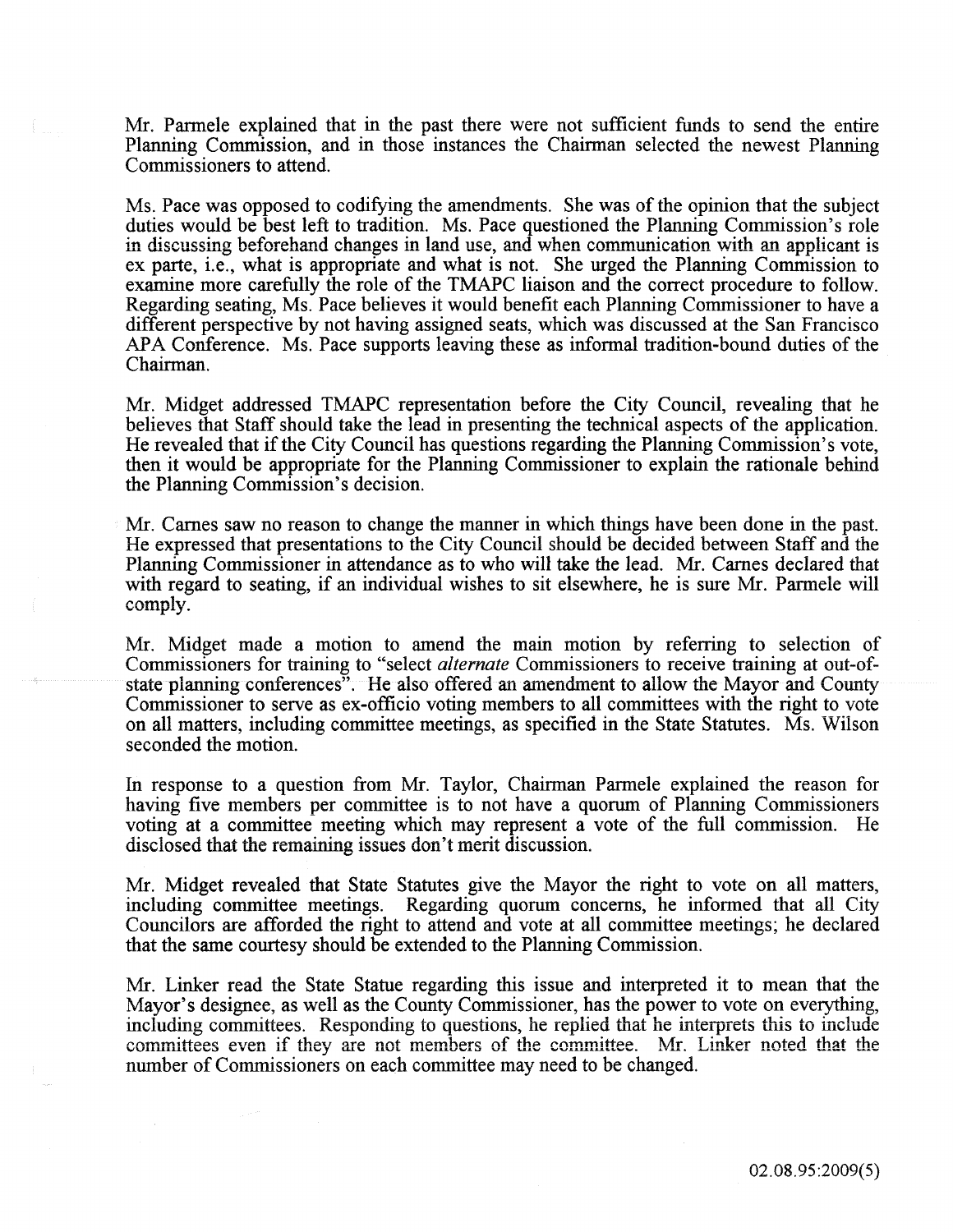Mr. Midget made a motion to amend the main motion to delete verbiage *.. designate a representative to present TMAPC recommendations to the City Council and County Commission, establish a seating arrangement for Commissioners at TMAPC meetings.* He also amended verbiage to ... *select alternates for commissioners not attending APA meetings.* Ms. Wilson seconded the motion.

Ms. Pace deemed that it should be specified who would qualify as alternates.

Mr. Doherty amended his main motion to *state ... select alternates for commissioners not attending APA meetings.* Mr. Homer seconded the amendment.

Ms. Wilson asked to hear from the proponents who want to adopt the amendment.

Mr. Doherty disclosed that these issues were discussed at great length at the Rules and Regulations Committee meeting and all Commissioners in attendance have heard the arguments. He deemed that nothing would be gained by reiterating them.

#### TMAPC Action; 9 members present:

On MOTION of MIDGET, the TMAPC voted 4-4-1 (Midget, Pace, Taylor, Wilson "aye"; Carnes, Doherty, Horner, Parmele "nays"; Gray "abstaining"; Ballard, Selph "absent") to **AMEND** the main motion by deleting the following:

Chairman designating a representative to present TMAPC recommendations to the City Council and County Commission, establish a seating arrangement for Commissioners at TMAPC meetings.

# MOTION FAILED.

Ms. Pace offered the following amendment to the verbiage, "The Chairman *may* appoint Commissioners to act as liaisons............" Mr. Midget seconded the motion.

#### TMAPC Action; 9 members present:

On MOTION of PACE, the TMAPC voted 1-7-1 (Pace, "aye"; Carnes, Doherty, Gray, Homer, Midget, Parmele, Wilson "nay"; Taylor "abstaining"; Ballard, Selph "absent") to AMEND the main motion to read:

When present the Chairman shall officiate at all meetings of the Commission. The Chairman may also appoint Commissioners to act as liaisons to District Planning Chairs, present or designate a representative to present TMAPC recommendations to the City Council and County Commission, establish a seating arrangement for Commissioners at TMAPC meetings and select alternates for commissioners not attending APA meetings.

### MOTION FAILED.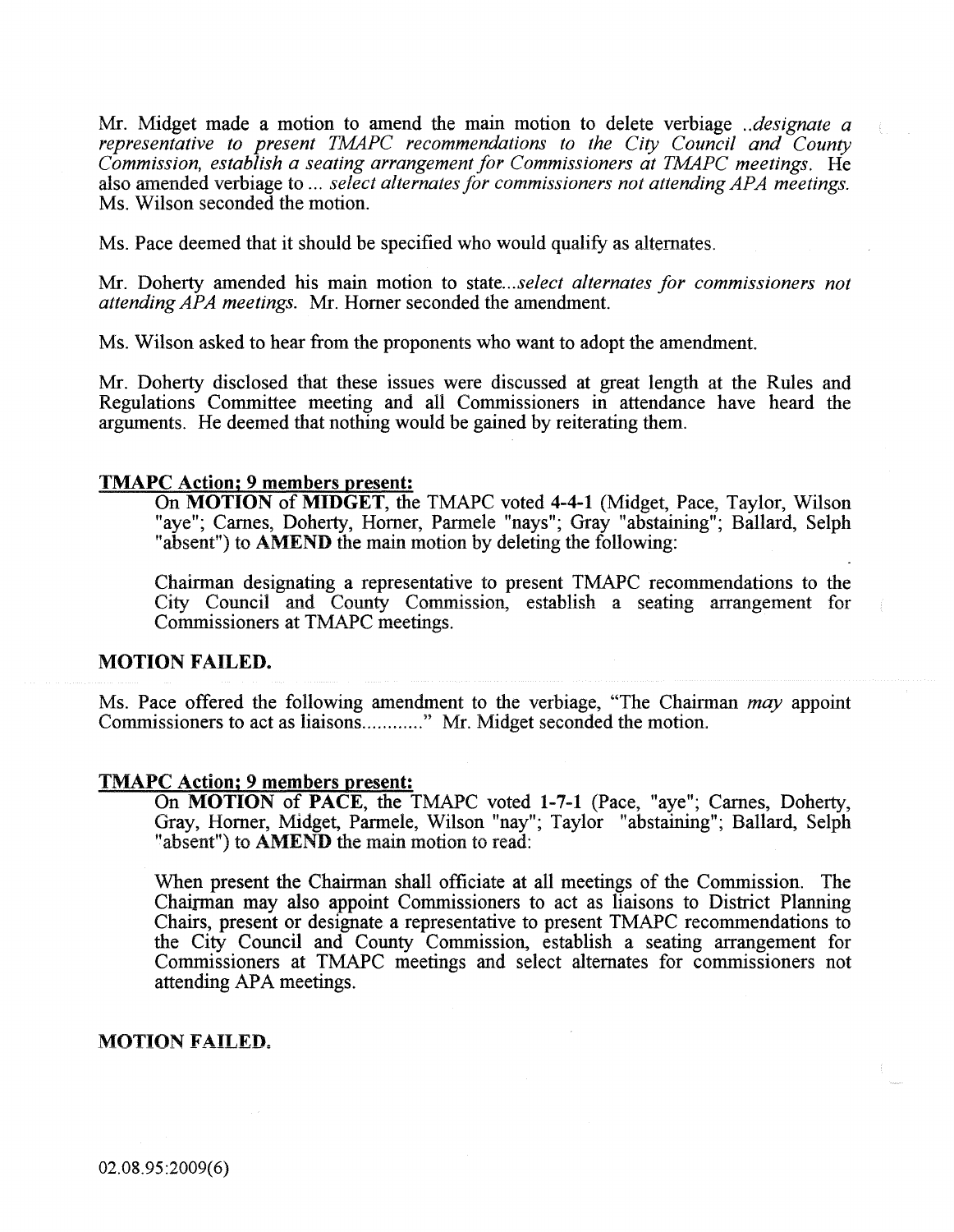# TMAPC Action; 9 members present:

On MOTION of DOHERTY, the TMAPC voted 3-4-2 (Doherty, Homer, Parmele, "aye"; Midget, Pace, Taylor, Wilson "nays"; Carnes, Gray "abstaining"; Ballard, Selph "absent") to **APPROVE** the following:

When present the Chairman shall officiate at all meetings of the Commission. The Chairman shall also appoint Commissioners to act as liaisons to District Planning Chairs, present or designate a representative to present TMAPC recommendations to the City Council and County Commission, establish a seating arrangement for Commissioners at TMAPC meetings and select alternates for Commissioners not attending APA meetings.

# MOTION FAILED.

#### \*\*\*\*\*\*\*\*\*\*\*\*

There being no further business, the Chairman declared the meeting adjourned at 2:40 p.m.

Date Approved:  $2 - 22 - 95$ Chairman

ATTEST:

Barrie &